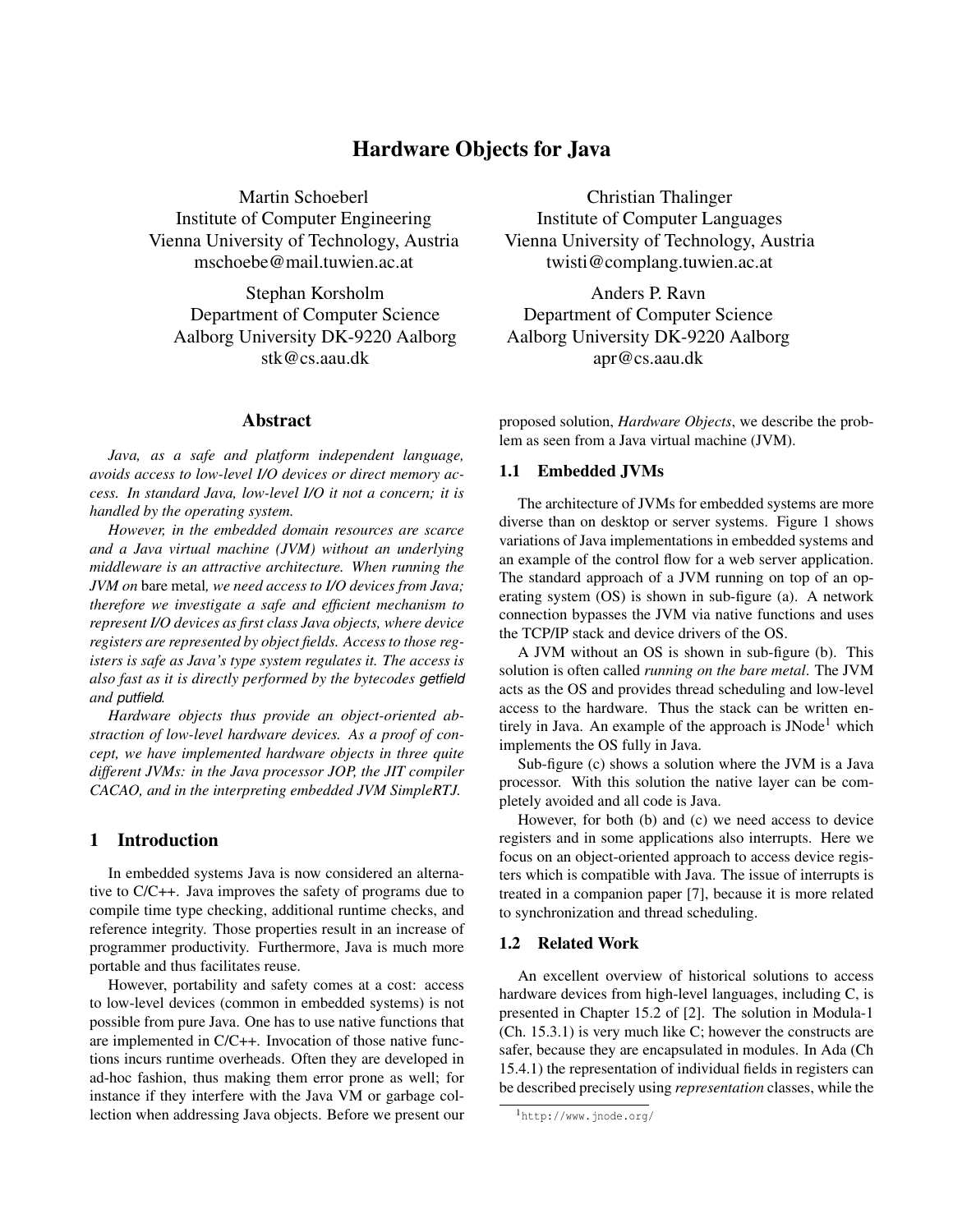

**Figure 1. (a) Standard layers for embedded Java with an operating system, (b) a JVM on the bare metal, and (c) a JVM as a Java processor**

corresponding structure is bound to a location using the Address attribute.

More recently, the RTSJ [1] does not give much support. Essentially, one has to use RawMemoryAccess at the level of primitive data types. A similar approach is used in the Ravenscar Java profile [8]. Although the solution is efficient, this representation of physical memory is not object oriented and there are some safety issues: When one raw memory area represents an address range where several devices are mapped to there is no protection between them.

The aJile processor [6] uses native functions to access devices through IO pins. The Squawk VM [15], which is a JVM mostly written Java that runs without an operating system, uses device drivers written in Java. These device drivers use a form of peek and poke interface to access the device's memory. The JX Operating System [3] uses *memory objects* to provide read-only memory and device access, which are both required by an OS. Memory objects represent a region of the main address space and accesses to the regions are handled via normal method invocations on the memory objects representing the different regions.

The distinctive feature of our proposal is that it maps a hardware object onto the OO address space and provide, if desired, access methods for individual fields, such that it lifts the facilities of Ada into the object oriented world of Java.

The remainder of the paper is structured as follows: in Section 2 we motivate hardware objects and present the idea. Section 3 provides details on the integration of hardware objects into three different JVMs: a Java processor, a Justin-time (JIT) compiling JVM, and an interpreting JVM. We conclude and evaluate the proposal in Section 4.

## 2 Hardware Objects

Let us consider a simple parallel input/output (PIO) device. The PIO provides an interface between I/O registers

```
typedef struct {
    int data;
    int control;
} parallel_port;
#define PORT_ADDRESS 0x10000;
int inval, outval;
parallel_port *mypp;
mypp = (parallel_port *) PORT_ADDRESS;
...
inval = mypp->data;
mypp->data = outval;
```
#### **Figure 2. Definition and usage of a parallel port in C**

and I/O pins. The example PIO contains two registers: the *data register* and the *control register*. Writing to the data register stores the value into a register that drives the output pins. Reading from the data register returns the value that is present at the input pins.

The control register configures the direction for each PIO pin. When bit *n* in the control register is set to 1, pin *n* drives out the value of bit *n* of the data register. A 0 at bit *n* in the control register configures pin *n* as input pin. At reset the port is usually configured as input port<sup>2</sup> – a safe default configuration.

When the I/O address space is memory mapped, such a parallel port is represented in C as a structure and a constant for the address. This definition is part of the board level configuration. Figure 2 shows the parallel port example. The parallel port is directly accessed via a pointer in C. For a system with a distinct I/O address space access to the device registers is performed via distinct machine instructions. Those instructions are represented by C functions that take the address as argument, which is not a type-safe solution.

<sup>&</sup>lt;sup>2</sup>Output can result in a short circuit between the I/O pin and the external device when the logic levels are different.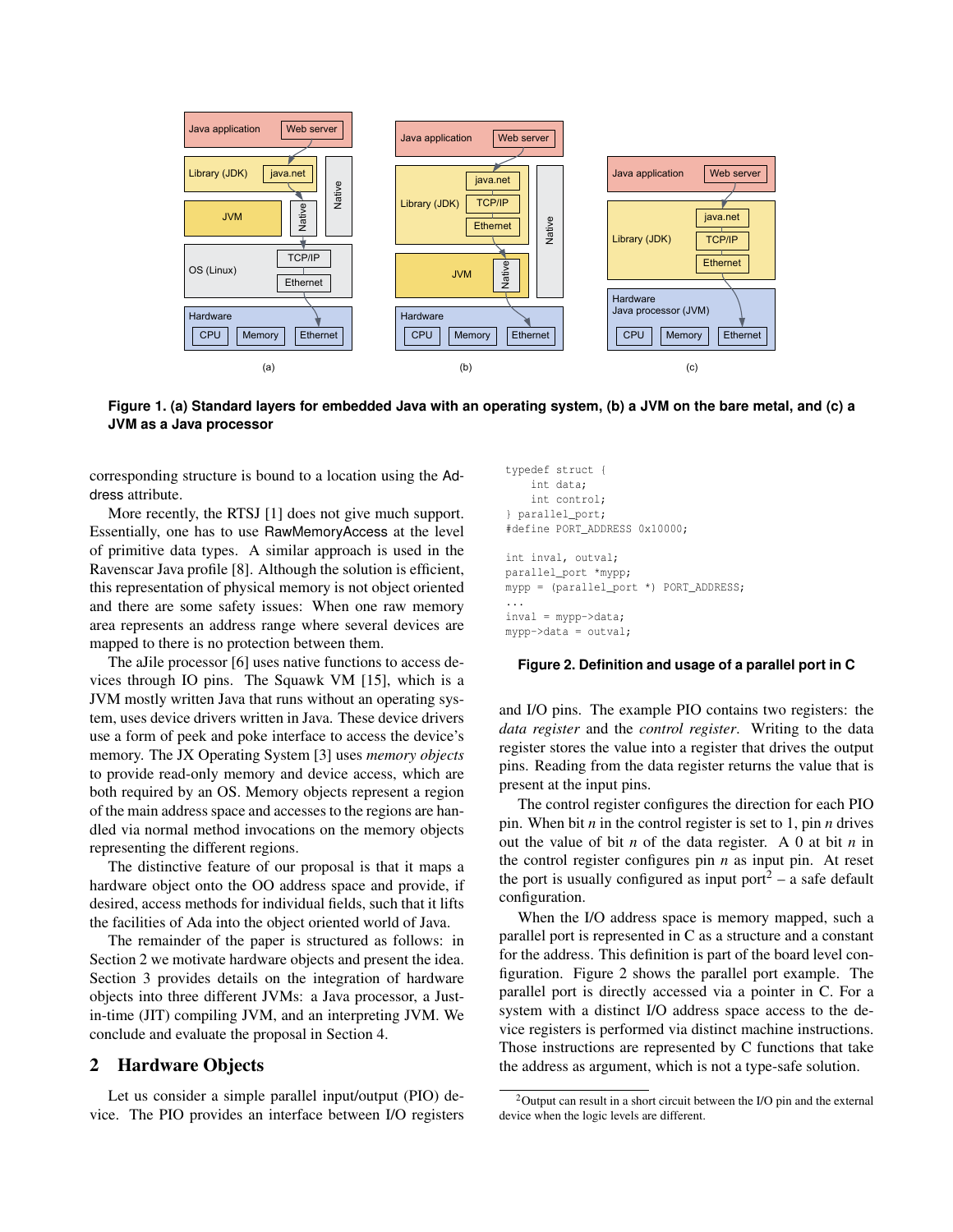```
public final class ParallelPort {
    public volatile int data;
    public volatile int control;
}
int inval, outval;
myport = JVMMagic.getParallelPort();
...
inval = myport.data;
myport.data = outval;
```
#### **Figure 3. The parallel port device as a simple Java class**

package com.board-vendor.io;

public class IOSystem {

}

```
// do some JVM magic to create the PP object
private static ParallelPort pp = JVMPPMagic();
private static SerialPort sp = JVMSPMagic();
public static ParallelPort getParallelPort() {
    return pp;
}
public static SerialPort getSerialPort() {..}
```
## **Figure 4. A Factory with static methods for Singleton hardware objects**

This simple representation of memory mapped I/O devices in C is efficient but unsafe. On a standard JVM, native functions, written in C or C++, allow low-level access to devices from Java. This approach is neither safe nor objectoriented (OO) and incurs a lot of overheads; parameters and return values have to be converted between Java and C.

In an OO language the most natural way to represent an I/O device is as an object. Figure 3 shows a class definition and object instantiation for our simple parallel port. The class ParallelPort is equivalent to the structure definition for C in Figure 2. Reference myport points to the hardware object. The device register access is similar to the C version.

The main difference to the C structure is that the access requires no pointers. To provide this convenient representation of I/O devices as objects we just need some *magic* in the JVM and a mechanism to *create* the device object and receive a reference to it. Representing I/O devices as first class objects has following benefits:

- Safe: The safety of Java is not compromised. We can access only those device registers that are represented by the class definition.
- Efficient: For the most common case of memory mapped I/O device access is through the bytecodes getfield and putfield; for a separate I/O address space the IOinstructions can be included in the JVM as variants of these bytecodes for hardware objects. Both solutions avoid expensive native calls.

```
public class IOFactory {
    private final static int SYS_ADDRESS = ...;
   private final static int SERIAL_ADDRESS = ...;
    private SysDevice sys;
   private SerialPort sp;
    IOFactory() {
        sys = (SysDevice) JVMIOMagic(SYS_ADDRESS);
        sp = (SerialPort) JVMIOMagic(SERIAL_ADDRESS);
    };
    private static IOFactory single = new IOFactory();
    public static IOFactory getFactory() {
        return single;
    }
    public SerialPort getSerialPort() { return sp; }
    public SysDevice getSysDevice() { return sys; }
    // here comes the magic!
    Object JVMIOMagic(int address) {...}
}
public class DspioFactory extends IOFactory {
    private final static int USB ADDRESS = \ldots;
    private SerialPort usb;
    DspioFactory() {
        usb = (SerialPort) JVMIOMagic(USB ADDRESS);
    };
    static DspioFactory single = new DspioFactory();
    public static DspioFactory getDspioFactory() {
        return single;
    }
    public SerialPort getUsbPort() { return usb; }
```
**Figure 5. A base class of a hardware object Factory and a Factory subclass**

## 2.1 Hardware Object Creation

}

Representing the registers of each I/O device by an object or an array is clearly a good idea; but how are those objects created? An object that represents an I/O device is a typical Singleton [4]. Only one object should map to a single device. Therefore, hardware objects cannot be instantiated by a simple new: (1) they have to be mapped by some JVM magic to the device registers; (2) each device is represented by a single object.

One may assume that the board manufacturer provides the classes for the hardware objects and the configuration class for the board. This configuration class provides the Factory [4] methods (a common design pattern to create Singletons) to instantiate hardware objects.

Each I/O device object is created by its own Factory method. The collection of those methods is the board configuration which itself is also a Singleton (we have only one board). The configuration Singleton property is enforced by a class that contains only static methods. Figure 4 shows an example for such a class. The class IOSystem represents a minimal system with two devices: a parallel port as discussed before to interact with the environment and a serial port for program download and debugging.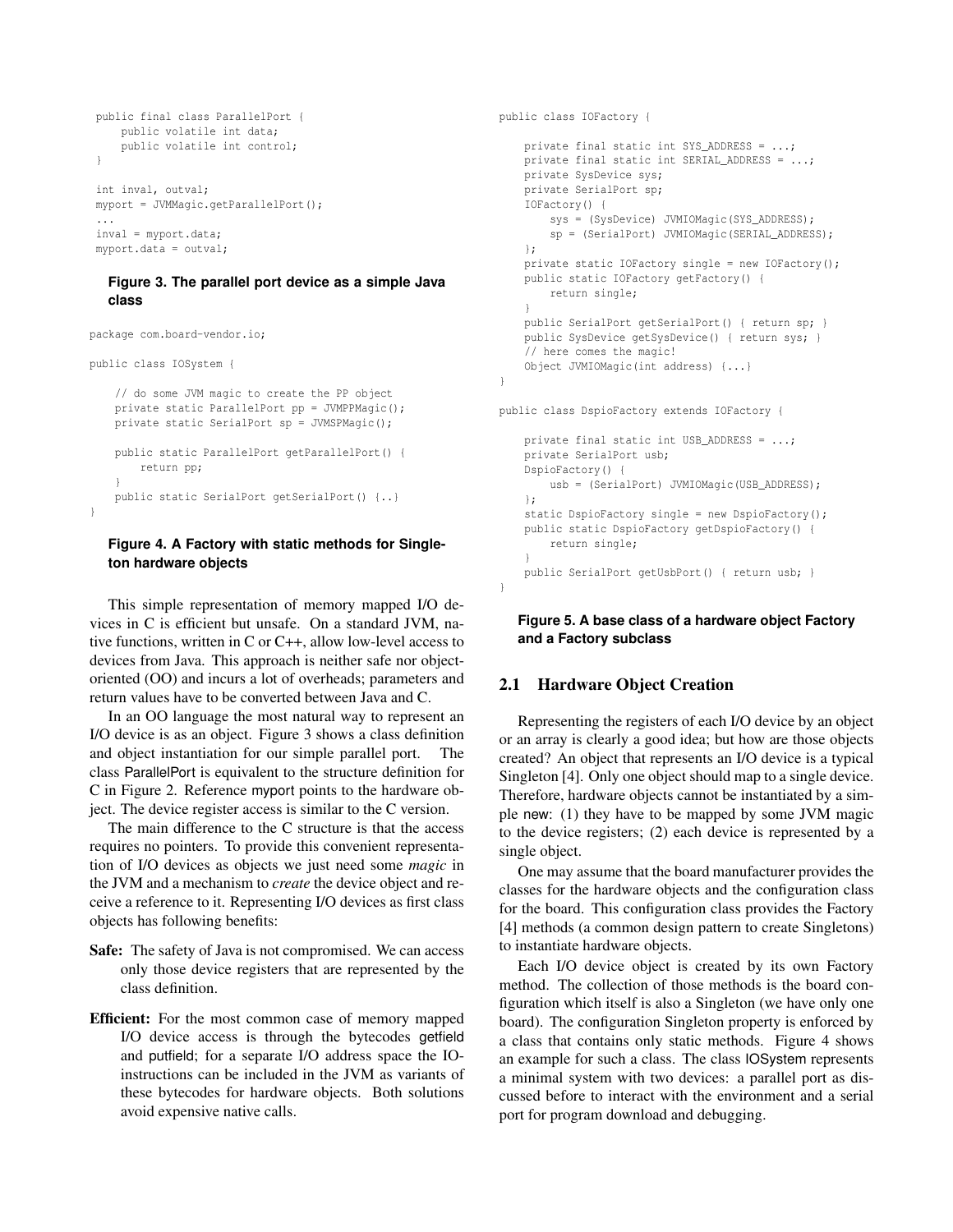

**Figure 6. Hardware object classes and board Factory classes**

}

This approach is simple, but not very flexible. Consider a vendor who provides boards in slightly different configurations (e.g., with different number of serial ports). With the approach described above each board requires a different IOSystem class that lists all devices.

#### 2.2 Board Configurations

We can avoid the duplication of code by replacing the static Factory methods by instance methods and use inheritance for different configurations. With a Factory object we represent the common subset of I/O devices by a base class and the variants as subclasses.

However, the Factory object itself shall still be a Singleton. Therefore the board specific Factory object is created at class initialization and can be retrieved by a static method. Figure 5 shows an example of a base Factory and a derived Factory. Note how getFactory() is used to get a single instance of the hardware object Factory. We have applied the idea of a Factory two times: the first Factory generates an object that represents the board configuration. That object is itself a Factory that generates the objects that represent the actual devices – the hardware objects.

The shown example Factory is a simplified version of the minimum configuration of the JOP [11] FPGA module *Cycore* and an extension with an I/O board that contains an USB interface.

Furthermore, we show in Figure 5 a different way to incorporate the JVM *magic* into the Factory: we define well known constants (the memory addresses of the devices) in the Factory and let the native function JVMIOMagic() return the correct I/O device type.

Figure 6 gives a summary example (a slight variation of the former example) of hardware object classes and the corresponding Factory classes as an UML class diagram. The serial port hardware object contains additional access methods to the device register fields. The figure shows that all I/O classes subclass the abstract class IODevice, a detail we have omitted in our discussion so far.

public class Example {

```
public static void main(String[] args) {
   IOFactory fact = IOFactory.getFactory();
   SerialPort sp = fact.getSerialPort();
   String hello = "Hello World!";
   for (int i=0; i<hello.length(); ++i) {
        // busy wait on transmit data register empty
        while ((sp.status & SerialPort.MASK_TDRE)==0)
            ;
        // write a character
        sp.data = hello.charAt(i);}
}
```
## **Figure 7. Hello World using hardware objects**

#### 2.3 Using Hardware Objects

Creation of hardware objects is a bit complex, but usage is very simple. After obtaining a reference to the object all what has to be done (or can be done) is to read from and write to the object fields. Figure 7 shows an example of the client code. The example is the *Hello World* program using low-level access to the terminal via a hardware object.

## 3 Implementations

In order to show that our proposed approach is workable we have chosen three completely different JVMs for the evaluation: a Java processor (JOP [11, 13]), a JIT JVM (CACAO [5]) and a small interpreting JVM (the SimpleRTJ VM [10]). All three projects are open-source and make it possible for us to show that hardware objects can be implemented in very different JVMs.

We provide implementation details to help other JVM developers to add hardware objects to their JVM. The techniques used for JOP, CACAO, or SimpleRTJ cannot be used one-to-one. However, the solutions (or sometimes a workaround) presented here should guide other JVM developers.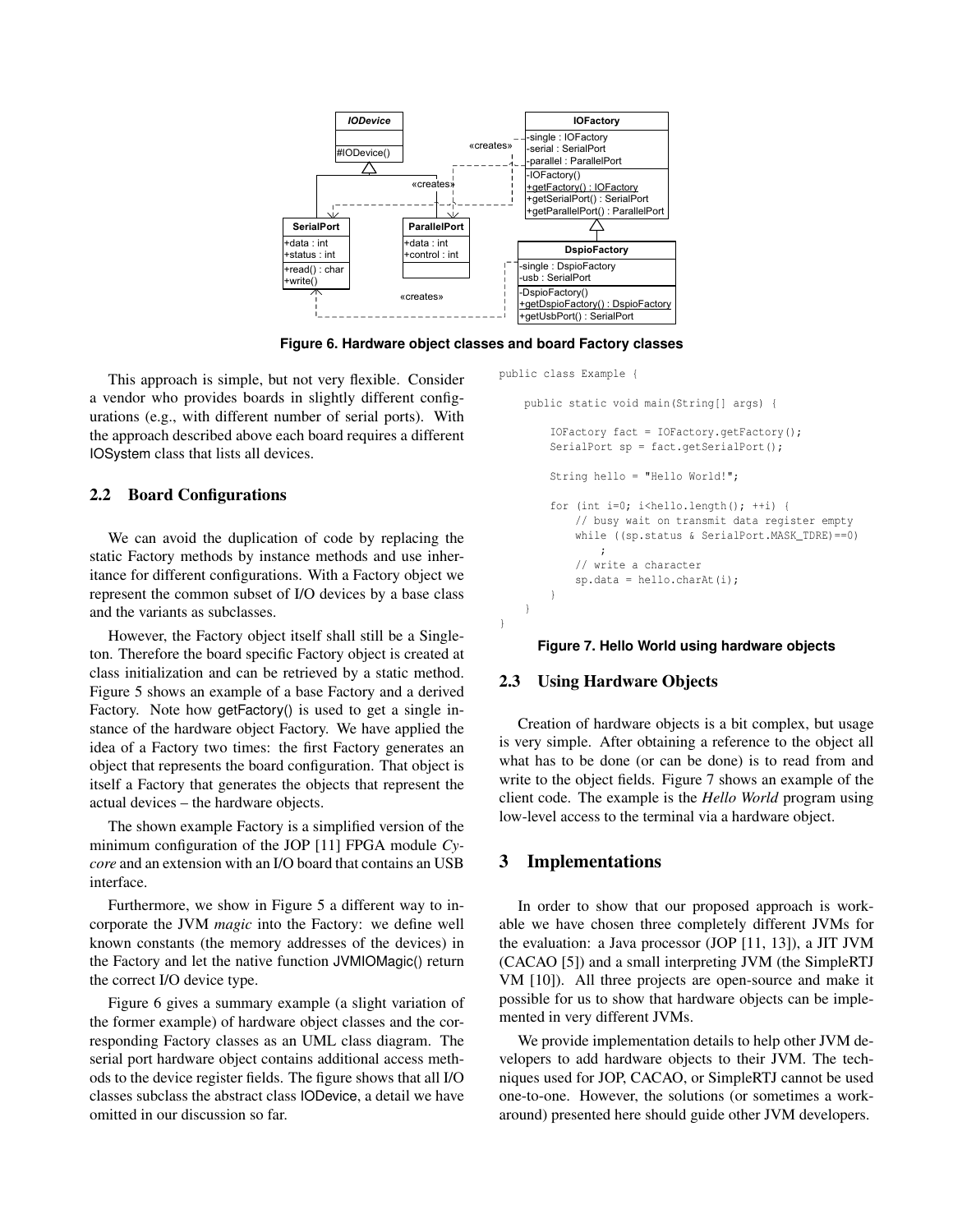

**Figure 8. Memory layout of the JOP JVM**

### 3.1 HW Objects on JOP

We have implemented the proposed hardware objects in the JVM for the Java processor JOP [11, 13]. No changes inside the JVM (the microcode in JOP) were necessary. The tricky part is the creation of hardware objects (the Factory classes).

#### 3.1.1 Object Layout

In JOP objects and arrays are referenced through an indirection, called the *handle*. This indirection is a lightweight read barrier for the compacting real-time garbage collector (GC) [12, 14]. All handles for objects in the heap are located in a distinct memory region, the handle area. Besides the indirection to the *real* object the handle contains auxiliary data, such as a reference to the class information, the array length, and GC related data. Figure 8 shows an example with a small object that contains two fields and an integer array of length 4. We can see that the object and the array on the heap just contain the data and no additional hidden fields. This object layout greatly simplifies our object to I/O device mapping. We just need a handle where the indirection points to the memory mapped device registers. This configuration is shown in the upper part of Figure 8. Note that we do not need the GC information for the HW object handles.

## 3.1.2 The Hardware Object Factory

As described in Section 2.1 we do not allow applications to create hardware objects; the constructor is private. Two static fields are used to store the handle to the hardware object. The first field is initialized with the base address of the I/O device; the second field contains a pointer to the class information. The address of the first static field is returned as the reference to the serial port object. We have to solve two issues: (1) obtain the class reference for the HW object; (2) return the address of a static field as a reference to the hardware object.

We have two options to get a pointer to the class information of a hardware object, such as SerialPort, in a method of IOFactory:

- 1. Create a normal instance of SerialPort with new on the heap and copy the pointer to the class information.
- 2. Invoke a static method of SerialPort. The method executes in the context of the class SerialPort and has access to the constant pool of that class and the rest of the class information.

Option 1 is simple and results in following code for the object factory:

```
SerialPort s = new SerialPort();
int ref = Native.toInt(s);
SP_MTAB = Native.rdMem(ref+1);
```
All methods in class Native, a JOP system class, are *na* $tive<sup>3</sup>$  methods for low-level functions – the code we want to avoid in application code. Method toInt(Object o) defeats Java's type safety and returns a reference as an int. Method rdMem(int addr) performs a memory read. In our case the second word from the handle, the pointer to the class information. The main drawback of option 1 is the creation of normal instances of the hardware class. With option 1 the visibility of the constructor has to be relaxed to package.

For option 2 we have to extend each hardware object by a class method to retrieve the address of the class information. Figure 9 shows the version of SerialPort with this method. We use again native functions to access JVM internal information. In this case rdIntMem(1) loads one word from the

<sup>3</sup>There are no native functions in JOP – bytecode is the native instruction set. The very few native functions in class Native are replaced by a special, unused bytecode during class linking.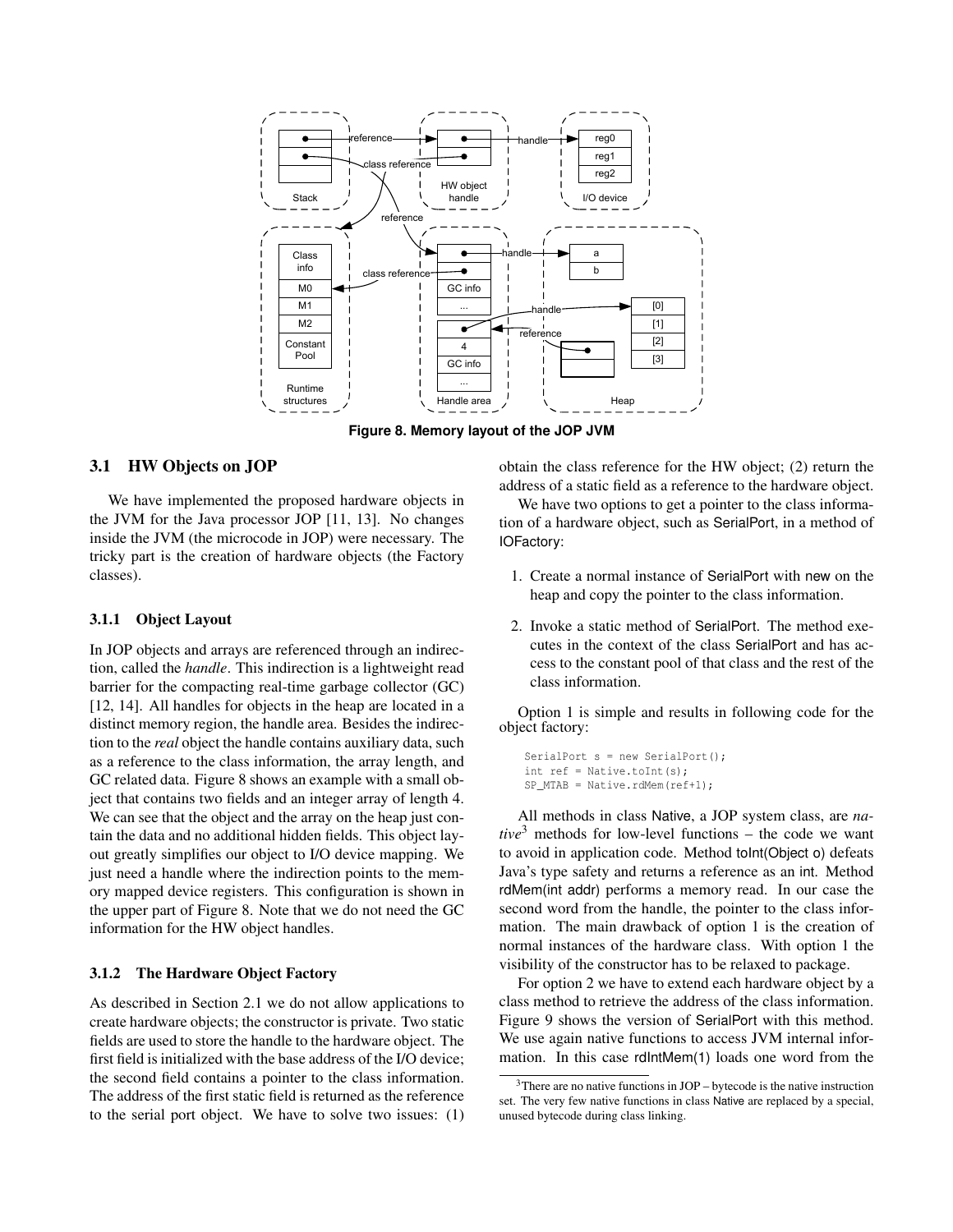```
public final class SerialPort {
    public volatile int status;
   public volatile int data;
    static int getClassRef() {
        // we can access the constant pool pointer
        // and therefore get the class reference
        int cp = Native.rdlntMem(1);...
        return ref;
    }
}
```
## **Figure 9. A static method to retrieve the address of the class information**

on-chip memory onto the top-of-stack. The on-chip memory contains the stack cache and some JVM internal registers. At address 1 the pointer to the constant pool of the actual class is located. From that address we can calculate the address of the class information. The main drawback of option 2 is the repetitive copy of getClassRef() in each hardware class. As this method has to be static (we need it before we have an actual instance of the class) we cannot move it to a common superclass.

We decided to use option 1 to avoid the code duplication. The resulting package visibility of the hardware object constructor is a minor issue.

All I/O device classes and the Factory classes are grouped into a single package, in our case in com.jopdesign.io. To avoid exposing the native functions (class Native) that reside in a system package we use delegation. The Factory constructor delegates all low-level work to a helper method from the system package.

## 3.2 HW Objects in CACAO

As a second experiment we have implemented the hardware objects in the CACAO VM [5]. The CACAO VM is a research JVM developed at the Vienna University of Technology and has a Just-In-Time (JIT) compiler for various architectures.

## 3.2.1 Object layout

As most other JVMs, CACAO's Java object layout includes an object header which is part of the object itself and resides on the garbage collected heap (GC heap). This fact makes the idea of having a *real* hardware-object impossible without changing the CACAO VM radically. Thus we have to use an indirection for accessing hardware-fields and hardwarearrays. Having an indirection adds obviously an overhead for accesses to hardware-fields or hardware-arrays. On the other hand, CACAO does widening of primitive fields of the type boolean, byte, char, and short to int which would make it impossible to access hardware-fields smaller than int directly in a Java object. With indirection we can solve this issue. We store the address of the hardware-field in a Java object field and access the correct data size in JIT code.

When it comes to storing the hardware address in a Java object field, we hit another problem. CACAO supports 32 and 64-bit architectures and obviously a hardware address of a byte-field on a 64-bit architecture won't fit into a widened 32-bit object field. To get around this problem we widen all object fields of sub-classes of org.cacaovm.io.IODevice to the pointer size on 64-bit machines. To be able to widen these fields and to generate the correct code later on in the JIT compiler, we add a VM internal flag ACC CLASS HARDWARE FIELDS and set it for the class org.cacaovm.io.IODevice and all its subclasses, so the JIT compiler can generate the correct code without the need to do super-class tests during the JIT compiler run. For hardware-arrays we have to implement a similar approach. The object layout of an array in CACAO looks like this:

```
typedef struct java_array_t {
   java_object_t objheader;
   int32_t size;
} java_array_t;
typedef struct java_intarray_t {
   java_array_t header;
   int32_t data[1];
} java_intarray_t;
```
The data field of the array structure is expanded to the actual size when the array object is allocated on the Java heap. This is a common practice in C.

When we want to access a hardware array we have the same problem as for fields – the array header. We cannot put the array directly on the hardware addresses. Therefore we add a union to the java\_xxxarray\_t-structures:

```
typedef struct java_intarray_t {
   java array t header;
   union {
       int32_t array[1];
       intptr_t_address:
   } data;
} java_intarray_t;
```
Now we can allocate the required memory for Java arrays or store the hardware address for hardware arrays into the array object.

#### 3.2.2 Implementation

CACAO's JIT compiler generates widened loads and stores for getfield and putfield instructions. But when we want to load byte or short fields from a hardware object we need to generate 8-bit or 16-bit loads and stores, respectively. To get these instructions generated we implement additional cases in the JIT compiler for the various primitive types.

Whether the JIT compiler needs to generate 8-bit or 16 bit loads and stores for boolean, byte, char, or short fields is decided on the flags of the declared class.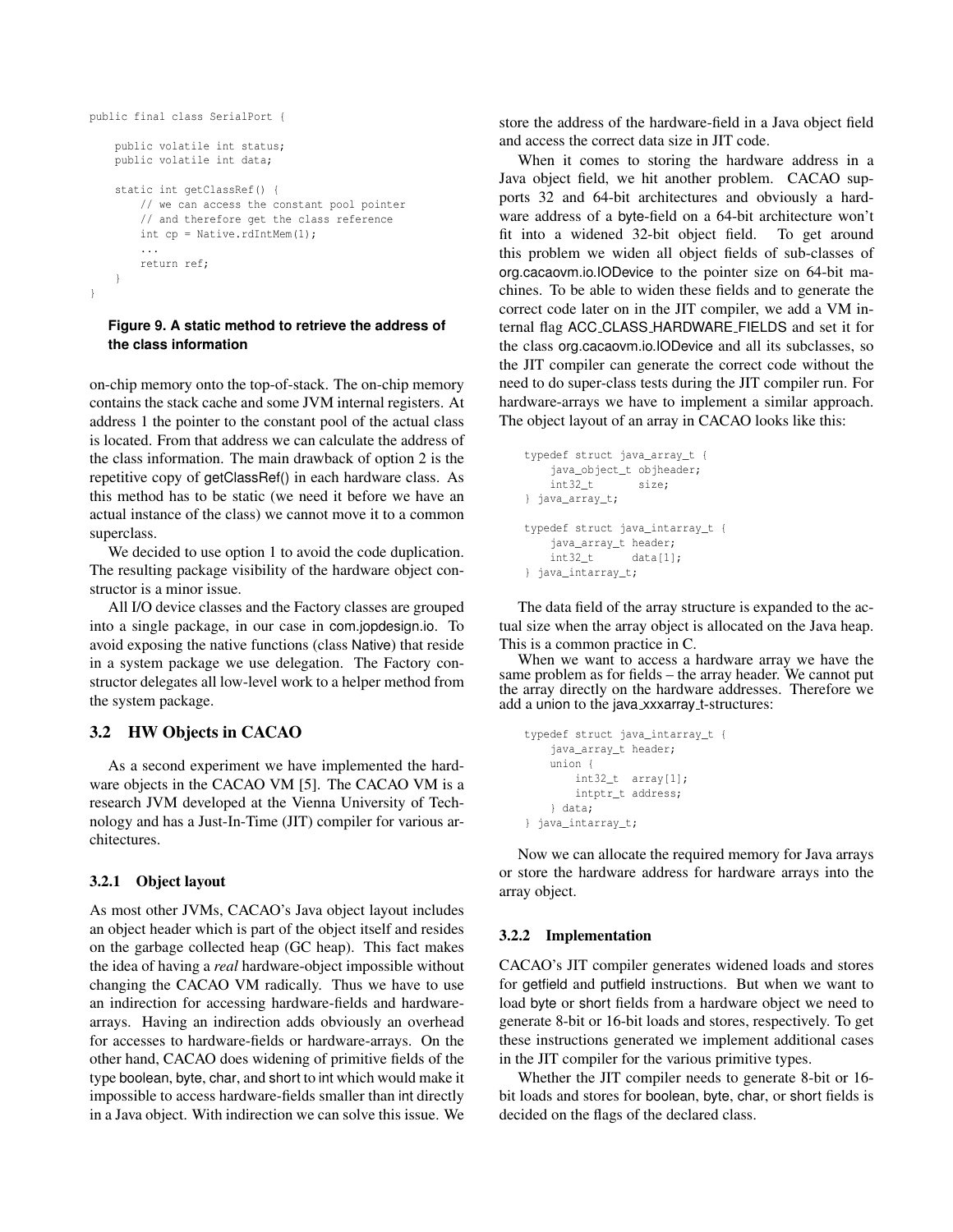Contrary to hardware fields, when accessing hardware arrays we have to generate some dedicated code for array accesses to distinguish between Java arrays and hardware arrays at runtime and generate two different code paths, one to access Java arrays and the other to access hardware arrays.

## 3.3 HW Objects in SimpleRTJ

In a third experiment we have implemented hardware objects for the SimpleRTJ interpreter [10]. The SimpleRTJ VM is described in more detail in [9]. To support the direct reading and writing from/to raw memory we introduced an additional version of the put/get-field bytecodes. We changed the VM locally to use these versions at bytecode addresses where access to hardware objects is performed. The original versions of put/get-field are not changed and are still used to access normal Java object fields.

The new versions of put/get-field to handle hardware objects are different. An object is identified as a hardware object if it inherits from the base class IODevice. This base class defines one 32 bit integer field called address. During initialization of the hardware object the address field variable is set to the absolute address of the device register range that this hardware object accesses.

The hardware object specific versions of put/get-field calculates the offset of the field being accessed as a sum of the width of all fields preceding it. In the following example control has an offset of 0, data an offset of 1, status an offset of 3 and finally reset an offset of 7.

```
class DummyDevice extends IODevice {
   public byte control;
   public short data;
   public int status;
   public int reset;
}
```
The field offset is added to the base address as stored in the super class instance variable address to get the absolute address of the device register or raw memory to access. The width (or number of bytes) of the data to access is derived from the type of the field.

To ensure that the speed by which normal objects are accessed do not suffer from the presence of hardware objects we use the following strategy: The first time a put/getfield bytecode is executed a check is made if the objects accessed is a hardware object. If so, the bytecode is substituted with the hardware object specific versions of put/get-field. If not the bytecode is substituted with the normal versions of put/get-field.

For this to be sound, a specific put/get-field instruction is never allowed to access both normal and hardware objects. In a polymorphic language like Java this is in general not a sound assumption. However, with the inheritance hierarchy of hardware object types this is a safe assumption.

### 3.4 Summary

We have described the implementation of hardware objects on JOP in great detail and outlined the implementation in CACAO and in SimpleRTJ. Other JVMs use different structures for their class and object representations and the presented solutions cannot be applied directly. However, the provided details give guidelines for changing other JVMs to implement hardware objects.

On JOP all the code could be written in Java,<sup>4</sup> it was not necessary to change the microcode (the low-level implementation of the JVM bytecodes in JOP). Only a single change in the runtime representation of classes proved necessary. The implementation in CACAO was straightforward. Adding a new internal flag to flag classes which contain hardwarefields and generating slightly more code for array accesses, was enough to get hardware objects working in CACAO.

## 4 Conclusion

We have introduced the notation of hardware objects. They provide an object-oriented abstraction of low-level devices. They are first class objects providing safe and efficient access to device registers from Java.

To show that the concept is practical we have implemented it in three different JVMs: in the Java processor JOP, in the research VM CACAO, and in the embedded JVM SimpleRTJ. The implementation on JOP was surprisingly simple – the coding took about a single day. The changes in the JIT JVM and in the interpreter JVM have been slightly more complex.

The proposed hardware objects are an important step for embedded Java systems without a middleware layer. Device drivers can be efficiently programmed in Java and benefit from the same safety aspects as Java application code.

#### 4.1 Performance

Our main objective for hardware objects is a clean OO interface to I/O devices. Performance of the access of device registers is an important secondary goal, because short access time is important on relatively slow embedded processors while it matters less on general purpose processors, where the slow I/O bus essentially limits the access time. In Table 1 we compare the access time to a device register with native functions to the access via hardware objects.

On JOP the native access is faster than using hardware objects. This is due to the fact that a native access is a special bytecode and not a function call. The special bytecode accesses memory directly, where the bytecodes putfield and getfield perform a null pointer check and indirection through the handle.

The performance evaluation with the CACAO JVM has been performed on a 2 GHz x86 64 machine under Linux

<sup>&</sup>lt;sup>4</sup> except the already available primitive native functions